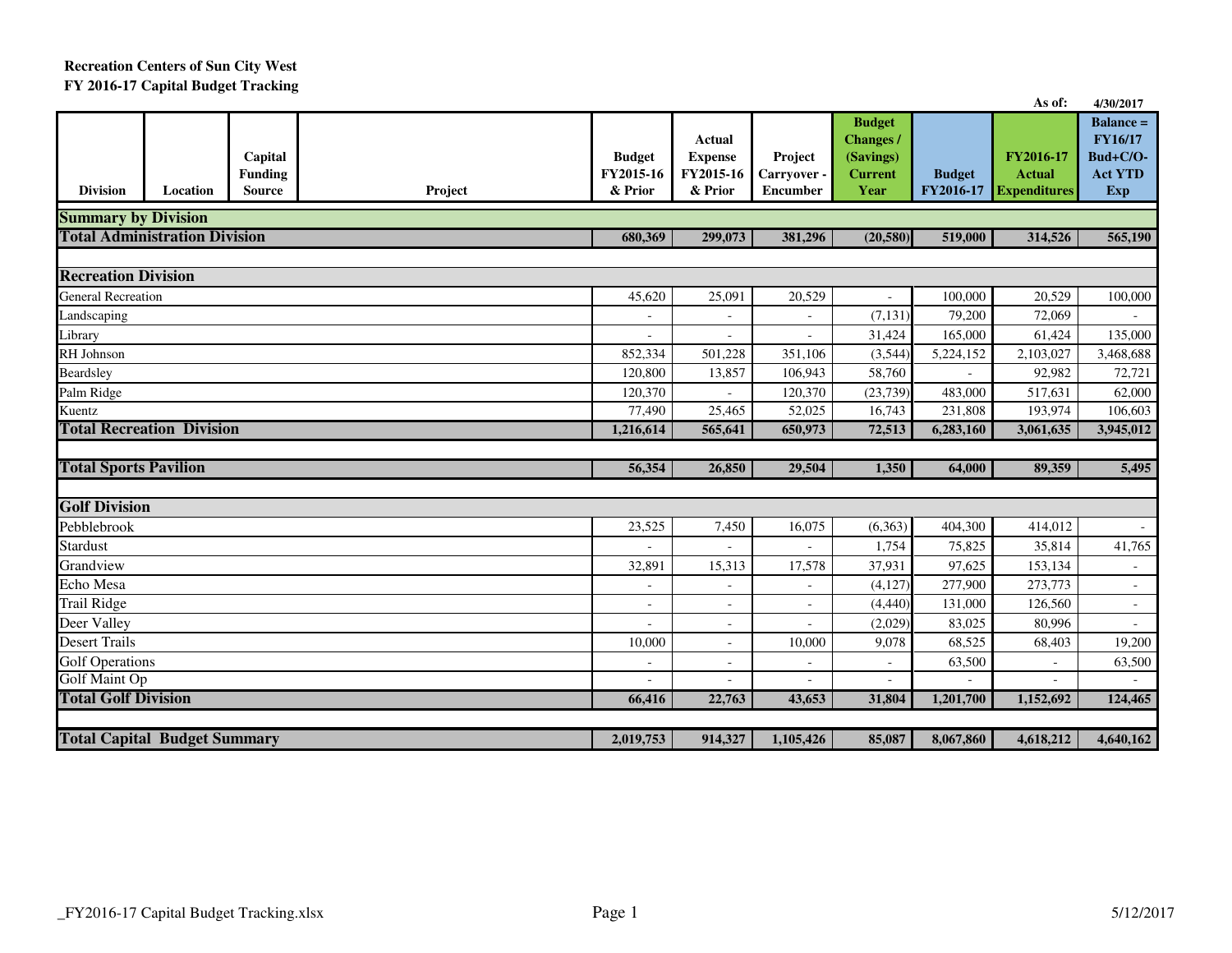| 1,401<br>1,401<br><b>Un-Allocated Savings-Completed Projects</b><br>25,000<br>9,086<br>Admin<br>General<br>New<br>IT Server Room-Furnishings<br>(15,914)<br>Admin<br>Electric Scissors Lift<br>20,000<br>17,520<br>2,480<br>General<br>New<br>89<br>8,000<br>8,089<br>Admin<br><b>New</b><br>Drain Camera<br>General<br>75,000<br>58,857<br>R&R<br>Equipment - AC, boilers, etc.-Replace<br>16,143<br>Admin<br>General<br>50,000<br>Admin<br><b>New</b><br>16,364<br>33,636<br>General<br>Key System<br>17,557<br>Admin<br>94,869<br>48,195<br>46,674<br>100,000<br>129,117<br>General<br>Safety & Structural Integrity (e.g. sidewalks, security)<br>R&R-Encumber<br>R&R<br>RHJ Blvd-Landscape Convert Low Maint (Arch Fees)<br>25,000<br>25,000<br>Admin<br>General<br>Admin<br>R&R<br>Energy Conservation (e.g. Solar, LED Lighting)<br>100,000<br>$\overline{100,000}$<br>General<br>$\overline{\phantom{a}}$<br>52,150<br>Admin<br>Signage--Entrances to Community<br>5,000<br>2,850<br>2,150<br>50,000<br>General<br>Encumbered<br>Admin<br><b>Pickup Truck</b><br>34,000<br>29,582<br>General<br>R&R<br>(4, 418)<br>32,000<br>R&R<br>(1,738)<br>30,262<br>Admin<br><b>Pickup Truck</b><br>General<br>197,914<br>2,095<br>195,819<br>Club Funded   ARC Paint Booth<br>200,000<br>2,086<br>Admin<br>General<br>$\blacksquare$<br>234,742<br>Admin<br><b>IT Server Room</b><br>300,000<br>65,258<br>48,090<br>17,168<br>General<br>New--Encumber<br>$\overline{\phantom{a}}$<br>Admin<br>80,500<br>11,200<br>69,300<br>61,122<br>General<br>IT-Equip (Server Replace, Wi-Fi, Multi-Media, Etc.)<br>8,178<br>R&R-Encumber<br>$\overline{\phantom{a}}$<br>299,073<br>381,296<br>565,190<br><b>General / Admin Total</b><br>680,369<br>(20, 580)<br>519,000<br>314,526<br>25,091<br>20,529<br>20,529<br>100,000<br>45,620<br>100,000<br>Recreation<br>Gen Rec<br>Changing Demographics<br>R&R-Encumber<br>20,529<br>45,620<br>25,091<br>20,529<br>100,000<br>100,000<br><b>General Recreation Total</b><br>R&R<br><b>Bank Mower w/Baskets</b><br>(41)<br>31,700<br>31,659<br>Landscaping<br>Recreation<br>R&R<br>29,250<br>Recreation<br><b>Pickup Truck</b><br>(2,750)<br>32,000<br>Landscaping<br><b>Utility Vehicle - Club Car Carryall</b><br>(4,340)<br>15,500<br>11,160<br>Landscaping<br>R&R<br>Recreation<br>79,200<br>72,069<br>(7, 131)<br><b>Landscaping Total</b><br>٠<br>R&R<br><b>Library Clock Replacement</b><br>11,424<br>50,000<br>61,424<br>Recreation<br>Library<br>Kitchen Remodel<br><b>Club Funded</b><br>20,000<br>Recreation<br>20,000<br>Library<br>Flooring - Library Carpet/ Painting/Shelving<br>R&R<br>115,000<br>115,000<br>Recreation<br>Library<br>31,424<br>165,000<br>61,424<br>135,000<br><b>Library Total</b><br>RH Johnson<br><b>New</b><br>Aquatic Master Plan<br>157,287<br>1,090,242<br>3,198,677<br>290,000<br>132,713<br>4,156,206<br>Recreation<br><b>RH</b> Johnson<br>R&R<br>29,000<br>24,918<br>R. H. Johnson Parking Lot 1 - Seal + Repairs<br>(4,082)<br>332,341<br>RH Johnson<br>Club Funded<br>Pickleball Courts<br>35,505<br>3,500<br>32,005<br>13,971<br>373,981<br>4,336<br>RH Johnson<br>Club Funded<br>Tennis Courts (Converted Pickleball Courts)<br>80,155<br>46,012<br>34,143<br>85,410<br><b>RH</b> Johnson<br>88,600<br><b>New</b><br><b>Bocce Courts-Relocate 3 courts</b><br>(3,190)<br><b>RH</b> Johnson<br>R&R<br>Recreation<br>Tile-Silver Craft Room, Replace<br>5,147<br>6,000<br>11,147<br>261,952<br>RH Johnson<br>Facility Enhancement, Phase II & III<br>13,325<br>300,000<br>51,373<br>Recreation<br>New<br>300,000<br>286,675<br>Recreation<br>RH Johnson<br><b>New</b><br>172,208<br>Signage-Master Plan (new signs)<br>67,208<br>105,000<br>$\omega$<br>8,000<br>8,000<br>Recreation<br>RH Johnson<br>R&R<br>Counters, Rip 'n Sew, Replace<br>RH Johnson<br>Recreation<br>R&R<br>Restrooms, Tennis Center, Enlarge (Arch Fees)<br>4,850<br>1,425<br>3,425<br>87,000<br>47,898<br>23,712<br>Recreation<br>RH Johnson<br>R&R<br>(15,390)<br>Roof - Metal Shop/Felt Replace<br>RH Johnson<br>R&R<br>13,500<br>11,988<br>Recreation<br>Club Car Carryall<br>(1,512)<br>RH Johnson<br>R&R<br>Club Car Carryall<br>Recreation<br>1,512<br>13,500<br>15,012<br><b>RH</b> Johnson<br>2,292<br>(27, 186)<br>Recreation<br>Encumbered<br>Signage, Exterior Entrance<br>69,500<br>67,208<br>(67,208)<br>27,186<br>$\sim$<br>54,460<br>54,460<br>54,460<br><b>RH</b> Johnson<br>Moving Wall, Social Hall-Replacement<br>Recreation<br>Encumbered<br>51,395<br><b>RH</b> Johnson<br>Encumbered<br>Roof, Maintenance/Activity Center-Recoat<br>102,869<br>51,474<br>51,395<br>Recreation<br>5,224,152<br>852,334<br>501,228<br>351,106<br>(3,544)<br>2,103,027<br>3,468,688<br><b>RH Johnson Total</b> | <b>Division</b> | Location | Capital<br><b>Funding</b><br><b>Source</b> | Project | <b>Budget</b><br>FY2015-16<br>& Prior | Actual<br><b>Expense</b><br>FY2015-16<br>& Prior | Project<br>Carryover -<br><b>Encumber</b> | <b>Budget</b><br><b>Changes /</b><br>(Savings)<br><b>Current</b><br>Year | <b>Budget</b><br>FY2016-17 | FY2016-17<br><b>Actual</b><br><b>Expenditures</b> | <b>Balance =</b><br><b>FY16/17</b><br>Bud+C/O-<br><b>Act YTD</b><br><b>Exp</b> |
|-----------------------------------------------------------------------------------------------------------------------------------------------------------------------------------------------------------------------------------------------------------------------------------------------------------------------------------------------------------------------------------------------------------------------------------------------------------------------------------------------------------------------------------------------------------------------------------------------------------------------------------------------------------------------------------------------------------------------------------------------------------------------------------------------------------------------------------------------------------------------------------------------------------------------------------------------------------------------------------------------------------------------------------------------------------------------------------------------------------------------------------------------------------------------------------------------------------------------------------------------------------------------------------------------------------------------------------------------------------------------------------------------------------------------------------------------------------------------------------------------------------------------------------------------------------------------------------------------------------------------------------------------------------------------------------------------------------------------------------------------------------------------------------------------------------------------------------------------------------------------------------------------------------------------------------------------------------------------------------------------------------------------------------------------------------------------------------------------------------------------------------------------------------------------------------------------------------------------------------------------------------------------------------------------------------------------------------------------------------------------------------------------------------------------------------------------------------------------------------------------------------------------------------------------------------------------------------------------------------------------------------------------------------------------------------------------------------------------------------------------------------------------------------------------------------------------------------------------------------------------------------------------------------------------------------------------------------------------------------------------------------------------------------------------------------------------------------------------------------------------------------------------------------------------------------------------------------------------------------------------------------------------------------------------------------------------------------------------------------------------------------------------------------------------------------------------------------------------------------------------------------------------------------------------------------------------------------------------------------------------------------------------------------------------------------------------------------------------------------------------------------------------------------------------------------------------------------------------------------------------------------------------------------------------------------------------------------------------------------------------------------------------------------------------------------------------------------------------------------------------------------------------------------------------------------------------------------------------------------------------------------------------------------------------------------------------------------------------------------------------------------------------------------------------------------------------------------------------------------------------------------------------------------------------------------------------------------------------------------------------------------------------------------------------------------------------------------------------------------------------------------------------|-----------------|----------|--------------------------------------------|---------|---------------------------------------|--------------------------------------------------|-------------------------------------------|--------------------------------------------------------------------------|----------------------------|---------------------------------------------------|--------------------------------------------------------------------------------|
|                                                                                                                                                                                                                                                                                                                                                                                                                                                                                                                                                                                                                                                                                                                                                                                                                                                                                                                                                                                                                                                                                                                                                                                                                                                                                                                                                                                                                                                                                                                                                                                                                                                                                                                                                                                                                                                                                                                                                                                                                                                                                                                                                                                                                                                                                                                                                                                                                                                                                                                                                                                                                                                                                                                                                                                                                                                                                                                                                                                                                                                                                                                                                                                                                                                                                                                                                                                                                                                                                                                                                                                                                                                                                                                                                                                                                                                                                                                                                                                                                                                                                                                                                                                                                                                                                                                                                                                                                                                                                                                                                                                                                                                                                                                                                                       |                 |          |                                            |         |                                       |                                                  |                                           |                                                                          |                            |                                                   |                                                                                |
|                                                                                                                                                                                                                                                                                                                                                                                                                                                                                                                                                                                                                                                                                                                                                                                                                                                                                                                                                                                                                                                                                                                                                                                                                                                                                                                                                                                                                                                                                                                                                                                                                                                                                                                                                                                                                                                                                                                                                                                                                                                                                                                                                                                                                                                                                                                                                                                                                                                                                                                                                                                                                                                                                                                                                                                                                                                                                                                                                                                                                                                                                                                                                                                                                                                                                                                                                                                                                                                                                                                                                                                                                                                                                                                                                                                                                                                                                                                                                                                                                                                                                                                                                                                                                                                                                                                                                                                                                                                                                                                                                                                                                                                                                                                                                                       |                 |          |                                            |         |                                       |                                                  |                                           |                                                                          |                            |                                                   |                                                                                |
|                                                                                                                                                                                                                                                                                                                                                                                                                                                                                                                                                                                                                                                                                                                                                                                                                                                                                                                                                                                                                                                                                                                                                                                                                                                                                                                                                                                                                                                                                                                                                                                                                                                                                                                                                                                                                                                                                                                                                                                                                                                                                                                                                                                                                                                                                                                                                                                                                                                                                                                                                                                                                                                                                                                                                                                                                                                                                                                                                                                                                                                                                                                                                                                                                                                                                                                                                                                                                                                                                                                                                                                                                                                                                                                                                                                                                                                                                                                                                                                                                                                                                                                                                                                                                                                                                                                                                                                                                                                                                                                                                                                                                                                                                                                                                                       |                 |          |                                            |         |                                       |                                                  |                                           |                                                                          |                            |                                                   |                                                                                |
|                                                                                                                                                                                                                                                                                                                                                                                                                                                                                                                                                                                                                                                                                                                                                                                                                                                                                                                                                                                                                                                                                                                                                                                                                                                                                                                                                                                                                                                                                                                                                                                                                                                                                                                                                                                                                                                                                                                                                                                                                                                                                                                                                                                                                                                                                                                                                                                                                                                                                                                                                                                                                                                                                                                                                                                                                                                                                                                                                                                                                                                                                                                                                                                                                                                                                                                                                                                                                                                                                                                                                                                                                                                                                                                                                                                                                                                                                                                                                                                                                                                                                                                                                                                                                                                                                                                                                                                                                                                                                                                                                                                                                                                                                                                                                                       |                 |          |                                            |         |                                       |                                                  |                                           |                                                                          |                            |                                                   |                                                                                |
|                                                                                                                                                                                                                                                                                                                                                                                                                                                                                                                                                                                                                                                                                                                                                                                                                                                                                                                                                                                                                                                                                                                                                                                                                                                                                                                                                                                                                                                                                                                                                                                                                                                                                                                                                                                                                                                                                                                                                                                                                                                                                                                                                                                                                                                                                                                                                                                                                                                                                                                                                                                                                                                                                                                                                                                                                                                                                                                                                                                                                                                                                                                                                                                                                                                                                                                                                                                                                                                                                                                                                                                                                                                                                                                                                                                                                                                                                                                                                                                                                                                                                                                                                                                                                                                                                                                                                                                                                                                                                                                                                                                                                                                                                                                                                                       |                 |          |                                            |         |                                       |                                                  |                                           |                                                                          |                            |                                                   |                                                                                |
|                                                                                                                                                                                                                                                                                                                                                                                                                                                                                                                                                                                                                                                                                                                                                                                                                                                                                                                                                                                                                                                                                                                                                                                                                                                                                                                                                                                                                                                                                                                                                                                                                                                                                                                                                                                                                                                                                                                                                                                                                                                                                                                                                                                                                                                                                                                                                                                                                                                                                                                                                                                                                                                                                                                                                                                                                                                                                                                                                                                                                                                                                                                                                                                                                                                                                                                                                                                                                                                                                                                                                                                                                                                                                                                                                                                                                                                                                                                                                                                                                                                                                                                                                                                                                                                                                                                                                                                                                                                                                                                                                                                                                                                                                                                                                                       |                 |          |                                            |         |                                       |                                                  |                                           |                                                                          |                            |                                                   |                                                                                |
|                                                                                                                                                                                                                                                                                                                                                                                                                                                                                                                                                                                                                                                                                                                                                                                                                                                                                                                                                                                                                                                                                                                                                                                                                                                                                                                                                                                                                                                                                                                                                                                                                                                                                                                                                                                                                                                                                                                                                                                                                                                                                                                                                                                                                                                                                                                                                                                                                                                                                                                                                                                                                                                                                                                                                                                                                                                                                                                                                                                                                                                                                                                                                                                                                                                                                                                                                                                                                                                                                                                                                                                                                                                                                                                                                                                                                                                                                                                                                                                                                                                                                                                                                                                                                                                                                                                                                                                                                                                                                                                                                                                                                                                                                                                                                                       |                 |          |                                            |         |                                       |                                                  |                                           |                                                                          |                            |                                                   |                                                                                |
|                                                                                                                                                                                                                                                                                                                                                                                                                                                                                                                                                                                                                                                                                                                                                                                                                                                                                                                                                                                                                                                                                                                                                                                                                                                                                                                                                                                                                                                                                                                                                                                                                                                                                                                                                                                                                                                                                                                                                                                                                                                                                                                                                                                                                                                                                                                                                                                                                                                                                                                                                                                                                                                                                                                                                                                                                                                                                                                                                                                                                                                                                                                                                                                                                                                                                                                                                                                                                                                                                                                                                                                                                                                                                                                                                                                                                                                                                                                                                                                                                                                                                                                                                                                                                                                                                                                                                                                                                                                                                                                                                                                                                                                                                                                                                                       |                 |          |                                            |         |                                       |                                                  |                                           |                                                                          |                            |                                                   |                                                                                |
|                                                                                                                                                                                                                                                                                                                                                                                                                                                                                                                                                                                                                                                                                                                                                                                                                                                                                                                                                                                                                                                                                                                                                                                                                                                                                                                                                                                                                                                                                                                                                                                                                                                                                                                                                                                                                                                                                                                                                                                                                                                                                                                                                                                                                                                                                                                                                                                                                                                                                                                                                                                                                                                                                                                                                                                                                                                                                                                                                                                                                                                                                                                                                                                                                                                                                                                                                                                                                                                                                                                                                                                                                                                                                                                                                                                                                                                                                                                                                                                                                                                                                                                                                                                                                                                                                                                                                                                                                                                                                                                                                                                                                                                                                                                                                                       |                 |          |                                            |         |                                       |                                                  |                                           |                                                                          |                            |                                                   |                                                                                |
|                                                                                                                                                                                                                                                                                                                                                                                                                                                                                                                                                                                                                                                                                                                                                                                                                                                                                                                                                                                                                                                                                                                                                                                                                                                                                                                                                                                                                                                                                                                                                                                                                                                                                                                                                                                                                                                                                                                                                                                                                                                                                                                                                                                                                                                                                                                                                                                                                                                                                                                                                                                                                                                                                                                                                                                                                                                                                                                                                                                                                                                                                                                                                                                                                                                                                                                                                                                                                                                                                                                                                                                                                                                                                                                                                                                                                                                                                                                                                                                                                                                                                                                                                                                                                                                                                                                                                                                                                                                                                                                                                                                                                                                                                                                                                                       |                 |          |                                            |         |                                       |                                                  |                                           |                                                                          |                            |                                                   |                                                                                |
|                                                                                                                                                                                                                                                                                                                                                                                                                                                                                                                                                                                                                                                                                                                                                                                                                                                                                                                                                                                                                                                                                                                                                                                                                                                                                                                                                                                                                                                                                                                                                                                                                                                                                                                                                                                                                                                                                                                                                                                                                                                                                                                                                                                                                                                                                                                                                                                                                                                                                                                                                                                                                                                                                                                                                                                                                                                                                                                                                                                                                                                                                                                                                                                                                                                                                                                                                                                                                                                                                                                                                                                                                                                                                                                                                                                                                                                                                                                                                                                                                                                                                                                                                                                                                                                                                                                                                                                                                                                                                                                                                                                                                                                                                                                                                                       |                 |          |                                            |         |                                       |                                                  |                                           |                                                                          |                            |                                                   |                                                                                |
|                                                                                                                                                                                                                                                                                                                                                                                                                                                                                                                                                                                                                                                                                                                                                                                                                                                                                                                                                                                                                                                                                                                                                                                                                                                                                                                                                                                                                                                                                                                                                                                                                                                                                                                                                                                                                                                                                                                                                                                                                                                                                                                                                                                                                                                                                                                                                                                                                                                                                                                                                                                                                                                                                                                                                                                                                                                                                                                                                                                                                                                                                                                                                                                                                                                                                                                                                                                                                                                                                                                                                                                                                                                                                                                                                                                                                                                                                                                                                                                                                                                                                                                                                                                                                                                                                                                                                                                                                                                                                                                                                                                                                                                                                                                                                                       |                 |          |                                            |         |                                       |                                                  |                                           |                                                                          |                            |                                                   |                                                                                |
|                                                                                                                                                                                                                                                                                                                                                                                                                                                                                                                                                                                                                                                                                                                                                                                                                                                                                                                                                                                                                                                                                                                                                                                                                                                                                                                                                                                                                                                                                                                                                                                                                                                                                                                                                                                                                                                                                                                                                                                                                                                                                                                                                                                                                                                                                                                                                                                                                                                                                                                                                                                                                                                                                                                                                                                                                                                                                                                                                                                                                                                                                                                                                                                                                                                                                                                                                                                                                                                                                                                                                                                                                                                                                                                                                                                                                                                                                                                                                                                                                                                                                                                                                                                                                                                                                                                                                                                                                                                                                                                                                                                                                                                                                                                                                                       |                 |          |                                            |         |                                       |                                                  |                                           |                                                                          |                            |                                                   |                                                                                |
|                                                                                                                                                                                                                                                                                                                                                                                                                                                                                                                                                                                                                                                                                                                                                                                                                                                                                                                                                                                                                                                                                                                                                                                                                                                                                                                                                                                                                                                                                                                                                                                                                                                                                                                                                                                                                                                                                                                                                                                                                                                                                                                                                                                                                                                                                                                                                                                                                                                                                                                                                                                                                                                                                                                                                                                                                                                                                                                                                                                                                                                                                                                                                                                                                                                                                                                                                                                                                                                                                                                                                                                                                                                                                                                                                                                                                                                                                                                                                                                                                                                                                                                                                                                                                                                                                                                                                                                                                                                                                                                                                                                                                                                                                                                                                                       |                 |          |                                            |         |                                       |                                                  |                                           |                                                                          |                            |                                                   |                                                                                |
|                                                                                                                                                                                                                                                                                                                                                                                                                                                                                                                                                                                                                                                                                                                                                                                                                                                                                                                                                                                                                                                                                                                                                                                                                                                                                                                                                                                                                                                                                                                                                                                                                                                                                                                                                                                                                                                                                                                                                                                                                                                                                                                                                                                                                                                                                                                                                                                                                                                                                                                                                                                                                                                                                                                                                                                                                                                                                                                                                                                                                                                                                                                                                                                                                                                                                                                                                                                                                                                                                                                                                                                                                                                                                                                                                                                                                                                                                                                                                                                                                                                                                                                                                                                                                                                                                                                                                                                                                                                                                                                                                                                                                                                                                                                                                                       |                 |          |                                            |         |                                       |                                                  |                                           |                                                                          |                            |                                                   |                                                                                |
|                                                                                                                                                                                                                                                                                                                                                                                                                                                                                                                                                                                                                                                                                                                                                                                                                                                                                                                                                                                                                                                                                                                                                                                                                                                                                                                                                                                                                                                                                                                                                                                                                                                                                                                                                                                                                                                                                                                                                                                                                                                                                                                                                                                                                                                                                                                                                                                                                                                                                                                                                                                                                                                                                                                                                                                                                                                                                                                                                                                                                                                                                                                                                                                                                                                                                                                                                                                                                                                                                                                                                                                                                                                                                                                                                                                                                                                                                                                                                                                                                                                                                                                                                                                                                                                                                                                                                                                                                                                                                                                                                                                                                                                                                                                                                                       |                 |          |                                            |         |                                       |                                                  |                                           |                                                                          |                            |                                                   |                                                                                |
|                                                                                                                                                                                                                                                                                                                                                                                                                                                                                                                                                                                                                                                                                                                                                                                                                                                                                                                                                                                                                                                                                                                                                                                                                                                                                                                                                                                                                                                                                                                                                                                                                                                                                                                                                                                                                                                                                                                                                                                                                                                                                                                                                                                                                                                                                                                                                                                                                                                                                                                                                                                                                                                                                                                                                                                                                                                                                                                                                                                                                                                                                                                                                                                                                                                                                                                                                                                                                                                                                                                                                                                                                                                                                                                                                                                                                                                                                                                                                                                                                                                                                                                                                                                                                                                                                                                                                                                                                                                                                                                                                                                                                                                                                                                                                                       |                 |          |                                            |         |                                       |                                                  |                                           |                                                                          |                            |                                                   |                                                                                |
|                                                                                                                                                                                                                                                                                                                                                                                                                                                                                                                                                                                                                                                                                                                                                                                                                                                                                                                                                                                                                                                                                                                                                                                                                                                                                                                                                                                                                                                                                                                                                                                                                                                                                                                                                                                                                                                                                                                                                                                                                                                                                                                                                                                                                                                                                                                                                                                                                                                                                                                                                                                                                                                                                                                                                                                                                                                                                                                                                                                                                                                                                                                                                                                                                                                                                                                                                                                                                                                                                                                                                                                                                                                                                                                                                                                                                                                                                                                                                                                                                                                                                                                                                                                                                                                                                                                                                                                                                                                                                                                                                                                                                                                                                                                                                                       |                 |          |                                            |         |                                       |                                                  |                                           |                                                                          |                            |                                                   |                                                                                |
|                                                                                                                                                                                                                                                                                                                                                                                                                                                                                                                                                                                                                                                                                                                                                                                                                                                                                                                                                                                                                                                                                                                                                                                                                                                                                                                                                                                                                                                                                                                                                                                                                                                                                                                                                                                                                                                                                                                                                                                                                                                                                                                                                                                                                                                                                                                                                                                                                                                                                                                                                                                                                                                                                                                                                                                                                                                                                                                                                                                                                                                                                                                                                                                                                                                                                                                                                                                                                                                                                                                                                                                                                                                                                                                                                                                                                                                                                                                                                                                                                                                                                                                                                                                                                                                                                                                                                                                                                                                                                                                                                                                                                                                                                                                                                                       |                 |          |                                            |         |                                       |                                                  |                                           |                                                                          |                            |                                                   |                                                                                |
|                                                                                                                                                                                                                                                                                                                                                                                                                                                                                                                                                                                                                                                                                                                                                                                                                                                                                                                                                                                                                                                                                                                                                                                                                                                                                                                                                                                                                                                                                                                                                                                                                                                                                                                                                                                                                                                                                                                                                                                                                                                                                                                                                                                                                                                                                                                                                                                                                                                                                                                                                                                                                                                                                                                                                                                                                                                                                                                                                                                                                                                                                                                                                                                                                                                                                                                                                                                                                                                                                                                                                                                                                                                                                                                                                                                                                                                                                                                                                                                                                                                                                                                                                                                                                                                                                                                                                                                                                                                                                                                                                                                                                                                                                                                                                                       |                 |          |                                            |         |                                       |                                                  |                                           |                                                                          |                            |                                                   |                                                                                |
|                                                                                                                                                                                                                                                                                                                                                                                                                                                                                                                                                                                                                                                                                                                                                                                                                                                                                                                                                                                                                                                                                                                                                                                                                                                                                                                                                                                                                                                                                                                                                                                                                                                                                                                                                                                                                                                                                                                                                                                                                                                                                                                                                                                                                                                                                                                                                                                                                                                                                                                                                                                                                                                                                                                                                                                                                                                                                                                                                                                                                                                                                                                                                                                                                                                                                                                                                                                                                                                                                                                                                                                                                                                                                                                                                                                                                                                                                                                                                                                                                                                                                                                                                                                                                                                                                                                                                                                                                                                                                                                                                                                                                                                                                                                                                                       |                 |          |                                            |         |                                       |                                                  |                                           |                                                                          |                            |                                                   |                                                                                |
|                                                                                                                                                                                                                                                                                                                                                                                                                                                                                                                                                                                                                                                                                                                                                                                                                                                                                                                                                                                                                                                                                                                                                                                                                                                                                                                                                                                                                                                                                                                                                                                                                                                                                                                                                                                                                                                                                                                                                                                                                                                                                                                                                                                                                                                                                                                                                                                                                                                                                                                                                                                                                                                                                                                                                                                                                                                                                                                                                                                                                                                                                                                                                                                                                                                                                                                                                                                                                                                                                                                                                                                                                                                                                                                                                                                                                                                                                                                                                                                                                                                                                                                                                                                                                                                                                                                                                                                                                                                                                                                                                                                                                                                                                                                                                                       |                 |          |                                            |         |                                       |                                                  |                                           |                                                                          |                            |                                                   |                                                                                |
|                                                                                                                                                                                                                                                                                                                                                                                                                                                                                                                                                                                                                                                                                                                                                                                                                                                                                                                                                                                                                                                                                                                                                                                                                                                                                                                                                                                                                                                                                                                                                                                                                                                                                                                                                                                                                                                                                                                                                                                                                                                                                                                                                                                                                                                                                                                                                                                                                                                                                                                                                                                                                                                                                                                                                                                                                                                                                                                                                                                                                                                                                                                                                                                                                                                                                                                                                                                                                                                                                                                                                                                                                                                                                                                                                                                                                                                                                                                                                                                                                                                                                                                                                                                                                                                                                                                                                                                                                                                                                                                                                                                                                                                                                                                                                                       |                 |          |                                            |         |                                       |                                                  |                                           |                                                                          |                            |                                                   |                                                                                |
|                                                                                                                                                                                                                                                                                                                                                                                                                                                                                                                                                                                                                                                                                                                                                                                                                                                                                                                                                                                                                                                                                                                                                                                                                                                                                                                                                                                                                                                                                                                                                                                                                                                                                                                                                                                                                                                                                                                                                                                                                                                                                                                                                                                                                                                                                                                                                                                                                                                                                                                                                                                                                                                                                                                                                                                                                                                                                                                                                                                                                                                                                                                                                                                                                                                                                                                                                                                                                                                                                                                                                                                                                                                                                                                                                                                                                                                                                                                                                                                                                                                                                                                                                                                                                                                                                                                                                                                                                                                                                                                                                                                                                                                                                                                                                                       |                 |          |                                            |         |                                       |                                                  |                                           |                                                                          |                            |                                                   |                                                                                |
|                                                                                                                                                                                                                                                                                                                                                                                                                                                                                                                                                                                                                                                                                                                                                                                                                                                                                                                                                                                                                                                                                                                                                                                                                                                                                                                                                                                                                                                                                                                                                                                                                                                                                                                                                                                                                                                                                                                                                                                                                                                                                                                                                                                                                                                                                                                                                                                                                                                                                                                                                                                                                                                                                                                                                                                                                                                                                                                                                                                                                                                                                                                                                                                                                                                                                                                                                                                                                                                                                                                                                                                                                                                                                                                                                                                                                                                                                                                                                                                                                                                                                                                                                                                                                                                                                                                                                                                                                                                                                                                                                                                                                                                                                                                                                                       |                 |          |                                            |         |                                       |                                                  |                                           |                                                                          |                            |                                                   |                                                                                |
|                                                                                                                                                                                                                                                                                                                                                                                                                                                                                                                                                                                                                                                                                                                                                                                                                                                                                                                                                                                                                                                                                                                                                                                                                                                                                                                                                                                                                                                                                                                                                                                                                                                                                                                                                                                                                                                                                                                                                                                                                                                                                                                                                                                                                                                                                                                                                                                                                                                                                                                                                                                                                                                                                                                                                                                                                                                                                                                                                                                                                                                                                                                                                                                                                                                                                                                                                                                                                                                                                                                                                                                                                                                                                                                                                                                                                                                                                                                                                                                                                                                                                                                                                                                                                                                                                                                                                                                                                                                                                                                                                                                                                                                                                                                                                                       |                 |          |                                            |         |                                       |                                                  |                                           |                                                                          |                            |                                                   |                                                                                |
|                                                                                                                                                                                                                                                                                                                                                                                                                                                                                                                                                                                                                                                                                                                                                                                                                                                                                                                                                                                                                                                                                                                                                                                                                                                                                                                                                                                                                                                                                                                                                                                                                                                                                                                                                                                                                                                                                                                                                                                                                                                                                                                                                                                                                                                                                                                                                                                                                                                                                                                                                                                                                                                                                                                                                                                                                                                                                                                                                                                                                                                                                                                                                                                                                                                                                                                                                                                                                                                                                                                                                                                                                                                                                                                                                                                                                                                                                                                                                                                                                                                                                                                                                                                                                                                                                                                                                                                                                                                                                                                                                                                                                                                                                                                                                                       |                 |          |                                            |         |                                       |                                                  |                                           |                                                                          |                            |                                                   |                                                                                |
|                                                                                                                                                                                                                                                                                                                                                                                                                                                                                                                                                                                                                                                                                                                                                                                                                                                                                                                                                                                                                                                                                                                                                                                                                                                                                                                                                                                                                                                                                                                                                                                                                                                                                                                                                                                                                                                                                                                                                                                                                                                                                                                                                                                                                                                                                                                                                                                                                                                                                                                                                                                                                                                                                                                                                                                                                                                                                                                                                                                                                                                                                                                                                                                                                                                                                                                                                                                                                                                                                                                                                                                                                                                                                                                                                                                                                                                                                                                                                                                                                                                                                                                                                                                                                                                                                                                                                                                                                                                                                                                                                                                                                                                                                                                                                                       | Recreation      |          |                                            |         |                                       |                                                  |                                           |                                                                          |                            |                                                   |                                                                                |
|                                                                                                                                                                                                                                                                                                                                                                                                                                                                                                                                                                                                                                                                                                                                                                                                                                                                                                                                                                                                                                                                                                                                                                                                                                                                                                                                                                                                                                                                                                                                                                                                                                                                                                                                                                                                                                                                                                                                                                                                                                                                                                                                                                                                                                                                                                                                                                                                                                                                                                                                                                                                                                                                                                                                                                                                                                                                                                                                                                                                                                                                                                                                                                                                                                                                                                                                                                                                                                                                                                                                                                                                                                                                                                                                                                                                                                                                                                                                                                                                                                                                                                                                                                                                                                                                                                                                                                                                                                                                                                                                                                                                                                                                                                                                                                       |                 |          |                                            |         |                                       |                                                  |                                           |                                                                          |                            |                                                   |                                                                                |
|                                                                                                                                                                                                                                                                                                                                                                                                                                                                                                                                                                                                                                                                                                                                                                                                                                                                                                                                                                                                                                                                                                                                                                                                                                                                                                                                                                                                                                                                                                                                                                                                                                                                                                                                                                                                                                                                                                                                                                                                                                                                                                                                                                                                                                                                                                                                                                                                                                                                                                                                                                                                                                                                                                                                                                                                                                                                                                                                                                                                                                                                                                                                                                                                                                                                                                                                                                                                                                                                                                                                                                                                                                                                                                                                                                                                                                                                                                                                                                                                                                                                                                                                                                                                                                                                                                                                                                                                                                                                                                                                                                                                                                                                                                                                                                       | Recreation      |          |                                            |         |                                       |                                                  |                                           |                                                                          |                            |                                                   |                                                                                |
|                                                                                                                                                                                                                                                                                                                                                                                                                                                                                                                                                                                                                                                                                                                                                                                                                                                                                                                                                                                                                                                                                                                                                                                                                                                                                                                                                                                                                                                                                                                                                                                                                                                                                                                                                                                                                                                                                                                                                                                                                                                                                                                                                                                                                                                                                                                                                                                                                                                                                                                                                                                                                                                                                                                                                                                                                                                                                                                                                                                                                                                                                                                                                                                                                                                                                                                                                                                                                                                                                                                                                                                                                                                                                                                                                                                                                                                                                                                                                                                                                                                                                                                                                                                                                                                                                                                                                                                                                                                                                                                                                                                                                                                                                                                                                                       | Recreation      |          |                                            |         |                                       |                                                  |                                           |                                                                          |                            |                                                   |                                                                                |
|                                                                                                                                                                                                                                                                                                                                                                                                                                                                                                                                                                                                                                                                                                                                                                                                                                                                                                                                                                                                                                                                                                                                                                                                                                                                                                                                                                                                                                                                                                                                                                                                                                                                                                                                                                                                                                                                                                                                                                                                                                                                                                                                                                                                                                                                                                                                                                                                                                                                                                                                                                                                                                                                                                                                                                                                                                                                                                                                                                                                                                                                                                                                                                                                                                                                                                                                                                                                                                                                                                                                                                                                                                                                                                                                                                                                                                                                                                                                                                                                                                                                                                                                                                                                                                                                                                                                                                                                                                                                                                                                                                                                                                                                                                                                                                       | Recreation      |          |                                            |         |                                       |                                                  |                                           |                                                                          |                            |                                                   |                                                                                |
|                                                                                                                                                                                                                                                                                                                                                                                                                                                                                                                                                                                                                                                                                                                                                                                                                                                                                                                                                                                                                                                                                                                                                                                                                                                                                                                                                                                                                                                                                                                                                                                                                                                                                                                                                                                                                                                                                                                                                                                                                                                                                                                                                                                                                                                                                                                                                                                                                                                                                                                                                                                                                                                                                                                                                                                                                                                                                                                                                                                                                                                                                                                                                                                                                                                                                                                                                                                                                                                                                                                                                                                                                                                                                                                                                                                                                                                                                                                                                                                                                                                                                                                                                                                                                                                                                                                                                                                                                                                                                                                                                                                                                                                                                                                                                                       |                 |          |                                            |         |                                       |                                                  |                                           |                                                                          |                            |                                                   |                                                                                |
|                                                                                                                                                                                                                                                                                                                                                                                                                                                                                                                                                                                                                                                                                                                                                                                                                                                                                                                                                                                                                                                                                                                                                                                                                                                                                                                                                                                                                                                                                                                                                                                                                                                                                                                                                                                                                                                                                                                                                                                                                                                                                                                                                                                                                                                                                                                                                                                                                                                                                                                                                                                                                                                                                                                                                                                                                                                                                                                                                                                                                                                                                                                                                                                                                                                                                                                                                                                                                                                                                                                                                                                                                                                                                                                                                                                                                                                                                                                                                                                                                                                                                                                                                                                                                                                                                                                                                                                                                                                                                                                                                                                                                                                                                                                                                                       |                 |          |                                            |         |                                       |                                                  |                                           |                                                                          |                            |                                                   |                                                                                |
|                                                                                                                                                                                                                                                                                                                                                                                                                                                                                                                                                                                                                                                                                                                                                                                                                                                                                                                                                                                                                                                                                                                                                                                                                                                                                                                                                                                                                                                                                                                                                                                                                                                                                                                                                                                                                                                                                                                                                                                                                                                                                                                                                                                                                                                                                                                                                                                                                                                                                                                                                                                                                                                                                                                                                                                                                                                                                                                                                                                                                                                                                                                                                                                                                                                                                                                                                                                                                                                                                                                                                                                                                                                                                                                                                                                                                                                                                                                                                                                                                                                                                                                                                                                                                                                                                                                                                                                                                                                                                                                                                                                                                                                                                                                                                                       |                 |          |                                            |         |                                       |                                                  |                                           |                                                                          |                            |                                                   |                                                                                |
|                                                                                                                                                                                                                                                                                                                                                                                                                                                                                                                                                                                                                                                                                                                                                                                                                                                                                                                                                                                                                                                                                                                                                                                                                                                                                                                                                                                                                                                                                                                                                                                                                                                                                                                                                                                                                                                                                                                                                                                                                                                                                                                                                                                                                                                                                                                                                                                                                                                                                                                                                                                                                                                                                                                                                                                                                                                                                                                                                                                                                                                                                                                                                                                                                                                                                                                                                                                                                                                                                                                                                                                                                                                                                                                                                                                                                                                                                                                                                                                                                                                                                                                                                                                                                                                                                                                                                                                                                                                                                                                                                                                                                                                                                                                                                                       |                 |          |                                            |         |                                       |                                                  |                                           |                                                                          |                            |                                                   |                                                                                |
|                                                                                                                                                                                                                                                                                                                                                                                                                                                                                                                                                                                                                                                                                                                                                                                                                                                                                                                                                                                                                                                                                                                                                                                                                                                                                                                                                                                                                                                                                                                                                                                                                                                                                                                                                                                                                                                                                                                                                                                                                                                                                                                                                                                                                                                                                                                                                                                                                                                                                                                                                                                                                                                                                                                                                                                                                                                                                                                                                                                                                                                                                                                                                                                                                                                                                                                                                                                                                                                                                                                                                                                                                                                                                                                                                                                                                                                                                                                                                                                                                                                                                                                                                                                                                                                                                                                                                                                                                                                                                                                                                                                                                                                                                                                                                                       |                 |          |                                            |         |                                       |                                                  |                                           |                                                                          |                            |                                                   |                                                                                |
|                                                                                                                                                                                                                                                                                                                                                                                                                                                                                                                                                                                                                                                                                                                                                                                                                                                                                                                                                                                                                                                                                                                                                                                                                                                                                                                                                                                                                                                                                                                                                                                                                                                                                                                                                                                                                                                                                                                                                                                                                                                                                                                                                                                                                                                                                                                                                                                                                                                                                                                                                                                                                                                                                                                                                                                                                                                                                                                                                                                                                                                                                                                                                                                                                                                                                                                                                                                                                                                                                                                                                                                                                                                                                                                                                                                                                                                                                                                                                                                                                                                                                                                                                                                                                                                                                                                                                                                                                                                                                                                                                                                                                                                                                                                                                                       |                 |          |                                            |         |                                       |                                                  |                                           |                                                                          |                            |                                                   |                                                                                |
|                                                                                                                                                                                                                                                                                                                                                                                                                                                                                                                                                                                                                                                                                                                                                                                                                                                                                                                                                                                                                                                                                                                                                                                                                                                                                                                                                                                                                                                                                                                                                                                                                                                                                                                                                                                                                                                                                                                                                                                                                                                                                                                                                                                                                                                                                                                                                                                                                                                                                                                                                                                                                                                                                                                                                                                                                                                                                                                                                                                                                                                                                                                                                                                                                                                                                                                                                                                                                                                                                                                                                                                                                                                                                                                                                                                                                                                                                                                                                                                                                                                                                                                                                                                                                                                                                                                                                                                                                                                                                                                                                                                                                                                                                                                                                                       |                 |          |                                            |         |                                       |                                                  |                                           |                                                                          |                            |                                                   |                                                                                |
|                                                                                                                                                                                                                                                                                                                                                                                                                                                                                                                                                                                                                                                                                                                                                                                                                                                                                                                                                                                                                                                                                                                                                                                                                                                                                                                                                                                                                                                                                                                                                                                                                                                                                                                                                                                                                                                                                                                                                                                                                                                                                                                                                                                                                                                                                                                                                                                                                                                                                                                                                                                                                                                                                                                                                                                                                                                                                                                                                                                                                                                                                                                                                                                                                                                                                                                                                                                                                                                                                                                                                                                                                                                                                                                                                                                                                                                                                                                                                                                                                                                                                                                                                                                                                                                                                                                                                                                                                                                                                                                                                                                                                                                                                                                                                                       |                 |          |                                            |         |                                       |                                                  |                                           |                                                                          |                            |                                                   |                                                                                |
|                                                                                                                                                                                                                                                                                                                                                                                                                                                                                                                                                                                                                                                                                                                                                                                                                                                                                                                                                                                                                                                                                                                                                                                                                                                                                                                                                                                                                                                                                                                                                                                                                                                                                                                                                                                                                                                                                                                                                                                                                                                                                                                                                                                                                                                                                                                                                                                                                                                                                                                                                                                                                                                                                                                                                                                                                                                                                                                                                                                                                                                                                                                                                                                                                                                                                                                                                                                                                                                                                                                                                                                                                                                                                                                                                                                                                                                                                                                                                                                                                                                                                                                                                                                                                                                                                                                                                                                                                                                                                                                                                                                                                                                                                                                                                                       |                 |          |                                            |         |                                       |                                                  |                                           |                                                                          |                            |                                                   |                                                                                |
|                                                                                                                                                                                                                                                                                                                                                                                                                                                                                                                                                                                                                                                                                                                                                                                                                                                                                                                                                                                                                                                                                                                                                                                                                                                                                                                                                                                                                                                                                                                                                                                                                                                                                                                                                                                                                                                                                                                                                                                                                                                                                                                                                                                                                                                                                                                                                                                                                                                                                                                                                                                                                                                                                                                                                                                                                                                                                                                                                                                                                                                                                                                                                                                                                                                                                                                                                                                                                                                                                                                                                                                                                                                                                                                                                                                                                                                                                                                                                                                                                                                                                                                                                                                                                                                                                                                                                                                                                                                                                                                                                                                                                                                                                                                                                                       |                 |          |                                            |         |                                       |                                                  |                                           |                                                                          |                            |                                                   |                                                                                |
|                                                                                                                                                                                                                                                                                                                                                                                                                                                                                                                                                                                                                                                                                                                                                                                                                                                                                                                                                                                                                                                                                                                                                                                                                                                                                                                                                                                                                                                                                                                                                                                                                                                                                                                                                                                                                                                                                                                                                                                                                                                                                                                                                                                                                                                                                                                                                                                                                                                                                                                                                                                                                                                                                                                                                                                                                                                                                                                                                                                                                                                                                                                                                                                                                                                                                                                                                                                                                                                                                                                                                                                                                                                                                                                                                                                                                                                                                                                                                                                                                                                                                                                                                                                                                                                                                                                                                                                                                                                                                                                                                                                                                                                                                                                                                                       |                 |          |                                            |         |                                       |                                                  |                                           |                                                                          |                            |                                                   |                                                                                |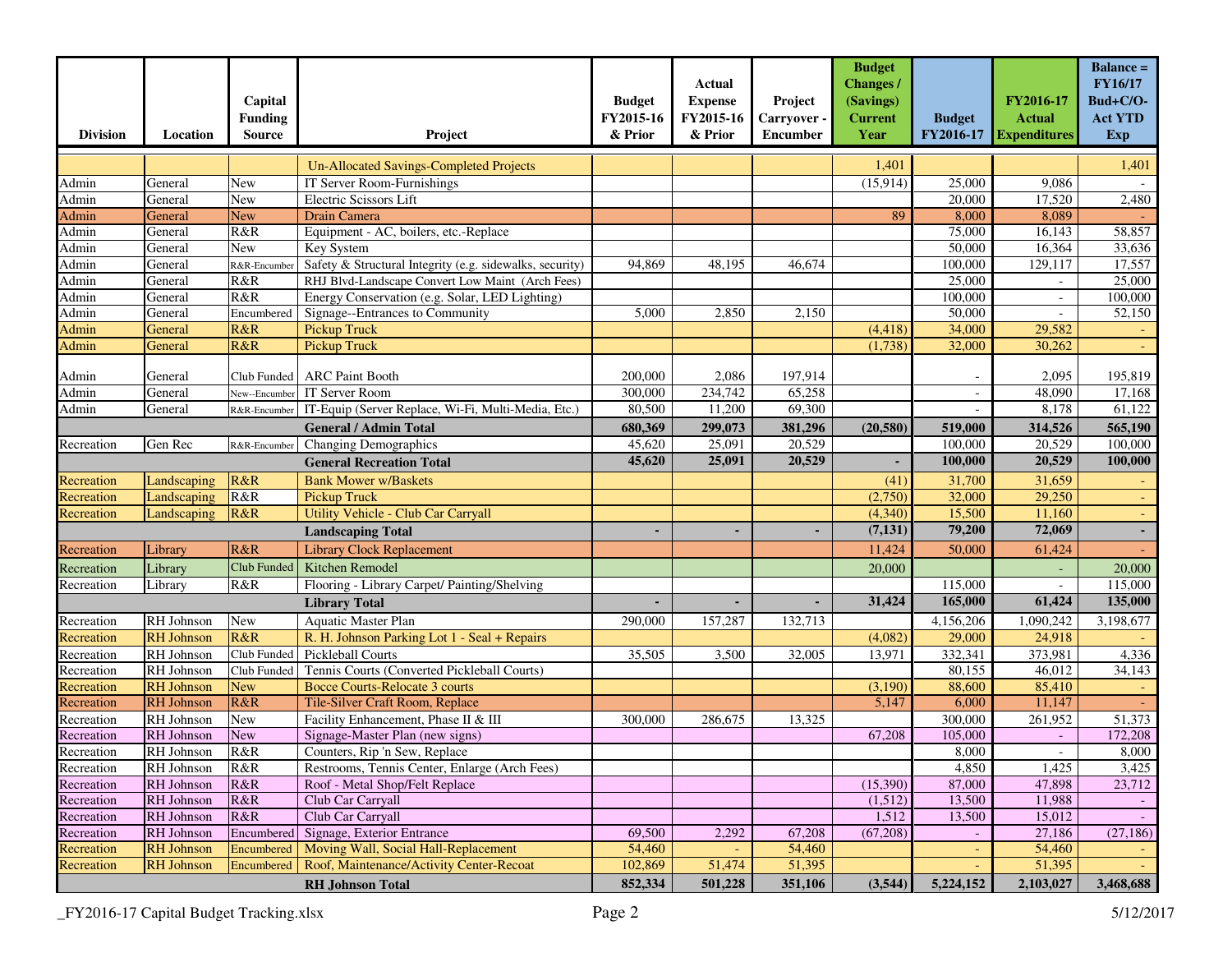| <b>Division</b>                   | Location        | Capital<br><b>Funding</b><br><b>Source</b> | Project                                            | <b>Budget</b><br>FY2015-16<br>& Prior | Actual<br><b>Expense</b><br>FY2015-16<br>& Prior | Project<br>Carryover -<br><b>Encumber</b> | <b>Budget</b><br><b>Changes</b> /<br>(Savings)<br><b>Current</b><br>Year | <b>Budget</b><br>FY2016-17 | FY2016-17<br><b>Actual</b><br><b>Expenditures</b> | <b>Balance =</b><br><b>FY16/17</b><br>Bud+C/O-<br><b>Act YTD</b><br>Exp |
|-----------------------------------|-----------------|--------------------------------------------|----------------------------------------------------|---------------------------------------|--------------------------------------------------|-------------------------------------------|--------------------------------------------------------------------------|----------------------------|---------------------------------------------------|-------------------------------------------------------------------------|
| Recreation                        | Beardsley       | Encumbered                                 | Interior Ceiling, Pool Area--Spray Foam Insulation | 58,000                                |                                                  | 58,000                                    |                                                                          |                            | 375                                               | 57,625                                                                  |
| Recreation                        | Beardsley       | R&R                                        | Pool Door Remediation                              |                                       |                                                  |                                           | 15,000                                                                   |                            |                                                   | 15,000                                                                  |
| Recreation                        | Beardsley       | Encumbered                                 | <b>Meditation Gardens</b>                          | 62,800                                | 13,857                                           | 48,943                                    | 43,760                                                                   | $\overline{\phantom{a}}$   | 92,607                                            | 96                                                                      |
|                                   |                 |                                            | <b>Beardsley Total</b>                             | 120,800                               | 13,857                                           | 106,943                                   | 58,760                                                                   | L,                         | 92,982                                            | 72,721                                                                  |
| Recreation                        | Palm Ridge      | R&R                                        | Spa Heater - PR-E-SPA                              |                                       |                                                  |                                           | (1,610)                                                                  | 8,000                      | 6,390                                             |                                                                         |
| Recreation                        | Palm Ridge      | R&R                                        | <b>Concert Light Dimmer Bay</b>                    |                                       |                                                  |                                           |                                                                          | 50,000                     |                                                   | 50,000                                                                  |
| Recreation                        | Palm Ridge      | R&R                                        | Replace Pool & Spa Liners                          |                                       |                                                  |                                           | (37,519)                                                                 | 140,000                    | 102,481                                           |                                                                         |
| Recreation                        | Palm Ridge      | R&R                                        | Roof - Tile Roof - Palm Ridge Rec Center           |                                       |                                                  |                                           | 15,390                                                                   | 285,000                    | 300,390                                           |                                                                         |
| Recreation                        | Palm Ridge      | Encumbered                                 | Arch Fees, Outside Patio Enhancement               | 3,500                                 | $\overline{\phantom{a}}$                         | 3,500                                     |                                                                          | $\overline{\phantom{a}}$   | $\overline{\phantom{a}}$                          | 3,500                                                                   |
| Recreation                        | Palm Ridge      | Encumbered                                 | Arch Fees, Summit Hall Stage/Dressing Rm Expand    | 8,500                                 | $\overline{\phantom{a}}$                         | 8,500                                     |                                                                          | $\sim$                     |                                                   | 8,500                                                                   |
| Recreation                        | Palm Ridge      | Encumbered                                 | <b>Entry Doors, Aquatic Facility-Replace</b>       | 9,885                                 | $\sim$                                           | 9,885                                     |                                                                          | $\Box$                     | 9,885                                             |                                                                         |
| Recreation                        | Palm Ridge      | Encumbered                                 | Folding Doors, Summit Hall-Replace & Upgrade       | 98,485                                | $\blacksquare$                                   | 98,485                                    |                                                                          |                            | 98,485                                            |                                                                         |
|                                   |                 |                                            | <b>Palm Ridge Total</b>                            | 120,370                               |                                                  | 120,370                                   | (23,739)                                                                 | 483,000                    | 517,631                                           | 62,000                                                                  |
| Recreation                        | Kuentz          | R&R                                        | LED lights & Light Bar-Theatre                     |                                       |                                                  |                                           |                                                                          | 75,000                     |                                                   | 75,000                                                                  |
| Recreation                        | Kuentz          | R&R                                        | VCT-Art Room, Replace                              |                                       |                                                  |                                           | 2,809                                                                    | 5,658                      | 8,467                                             |                                                                         |
| Recreation                        | Kuentz          | R&R                                        | <b>Restrooms--Tennis Courts</b>                    |                                       |                                                  |                                           | (5,523)                                                                  | 28,500                     | 22,977                                            |                                                                         |
| Recreation                        | Kuentz          | R&R                                        | Cabinets-Craft Rooms, Reface                       |                                       |                                                  |                                           |                                                                          | 22,000                     |                                                   | 22,000                                                                  |
| Recreation                        | Kuentz          | New                                        | Fitness Center-Enlarge/Enhance (Arch Fees)         |                                       |                                                  |                                           |                                                                          | 7,100                      | 2,077                                             | 5,023                                                                   |
| Recreation                        | Kuentz          | Club Funded                                | Lobby-Stardust Theatre, Enlarge                    |                                       |                                                  |                                           |                                                                          | 3,550                      | 1,075                                             | 2,475                                                                   |
| Recreation                        | Kuentz          | R&R                                        | Roof, Theater-- Repairs & Recoat                   |                                       |                                                  |                                           | 3,352                                                                    | 80,000                     | 83,352                                            |                                                                         |
| Recreation                        | Kuentz          | R&R                                        | Carryall Golf Cart                                 |                                       |                                                  |                                           |                                                                          | 10,000                     | 11,615                                            | (1,615)                                                                 |
| Recreation                        | Kuentz          | Encumbered                                 | Theater West Digital Sign                          | 40,000                                | 18,569                                           | 21,431                                    |                                                                          | $\blacksquare$             | 26,308                                            | (4, 877)                                                                |
| Recreation                        | Kuentz          | Encumbered                                 | Counter tops, Craft Rooms-Replace                  | 17,284                                |                                                  | 17,284                                    |                                                                          | $\blacksquare$             | 17,284                                            |                                                                         |
| Recreation                        | Kuentz          | Encumbered                                 | Roof, Theater--Recoat                              | 20,206                                | 6,896                                            | 13,310                                    |                                                                          |                            | 13,310                                            |                                                                         |
| Recreation                        | Kuentz          | R&R                                        | <b>Lighting Truss Hoists</b>                       |                                       |                                                  |                                           | 16,105                                                                   |                            | 7,508                                             | 8,597                                                                   |
|                                   |                 |                                            | <b>Kuentz Total</b>                                | 77,490                                | 25,465                                           | 52,025                                    | 16,743                                                                   | 231,808                    | 193,974                                           | 106,603                                                                 |
| <b>Sports Pavilion RH Johnson</b> |                 | R&R                                        | Billiards Tables (6)                               |                                       |                                                  |                                           |                                                                          | 49,000                     | 43,505                                            | 5,495                                                                   |
| <b>Sports Pavilion RH Johnson</b> |                 | R&R                                        | Tile, Bowlers Area                                 |                                       |                                                  |                                           | 1,350                                                                    | 15,000                     | 16,350                                            |                                                                         |
| Sports Pavilion RH Johnson        |                 | Encumbered                                 | Billiards Tables (6)                               | 56,354                                | 26,850                                           | 29,504                                    |                                                                          | $\sim$                     | 29,504                                            |                                                                         |
|                                   |                 |                                            | <b>Sports Pavilion Total</b>                       | 56,354                                | 26,850                                           | 29,504                                    | 1,350                                                                    | 64,000                     | 89,359                                            | 5,495                                                                   |
| <b>Golf Maint</b>                 | Pebblebrook     | R&R                                        | Cart Paths - Seal + Repair (PB)                    |                                       |                                                  |                                           | 1,700                                                                    | 45,000                     | 46,700                                            |                                                                         |
| <b>Golf Maint</b>                 | Pebblebrook     | R&R                                        | <b>Bunkers - Sand Replacement</b>                  |                                       |                                                  |                                           | (811)                                                                    | 255,000                    | 254,189                                           | $\equiv$                                                                |
| <b>Golf Maint</b>                 | Pebblebrook     | R&R                                        | Mower-Greens                                       |                                       |                                                  |                                           | (32)                                                                     | 35,800                     | 35,768                                            | $\blacksquare$                                                          |
| <b>Golf Maint</b>                 | Pebblebrook     | R&R                                        | Mower-Bank                                         |                                       |                                                  |                                           | (435)                                                                    | 33,500                     | 33,065                                            | $\omega$                                                                |
| <b>Golf Maint</b>                 | Pebblebrook     | R&R                                        | <b>Bunker Rake</b>                                 |                                       |                                                  |                                           | (35)                                                                     | 19,000                     | 18,965                                            | $\omega$                                                                |
| <b>Golf Maint</b>                 | Pebblebrook     | R&R                                        | <b>Bed Knife Grinder/ Foley</b>                    |                                       |                                                  |                                           | 4,040                                                                    | 16,000                     | 20,040                                            |                                                                         |
| <b>Golf Ops</b>                   | Pebblebrook     | Encumbered                                 | <b>Range Ball Card Swipe</b>                       | 18,000                                | $\omega$                                         | 18,000                                    | (10,790)                                                                 | $\equiv$                   | 7,210                                             |                                                                         |
| <b>Golf Ops</b>                   | Pebblebrook     | Encumbered                                 | <b>Enclosure, Trash Bins</b>                       | 5,525                                 | 7,450                                            | (1,925)                                   |                                                                          |                            | (1, 925)                                          |                                                                         |
| <b>Pebblebrook Total</b>          |                 |                                            | 23,525                                             | 7,450                                 | 16,075                                           | (6,363)                                   | 404,300                                                                  | 414,012                    |                                                   |                                                                         |
| <b>Golf Maint</b>                 | <b>Stardust</b> | R&R                                        | Greens Roller - Greens Iron                        |                                       |                                                  |                                           | (10)                                                                     | 12,225                     | 12,215                                            |                                                                         |
| <b>Golf Maint</b>                 | <b>Stardust</b> | R&R                                        | <b>Dump Truck</b>                                  |                                       |                                                  |                                           | 1,765                                                                    | 40,000                     |                                                   | 41,765                                                                  |
| <b>Golf Maint</b>                 | <b>Stardust</b> | R&R                                        | <b>Utility Vehicle</b>                             |                                       |                                                  |                                           | (1)                                                                      | 23,600                     | 23,599                                            |                                                                         |
| <b>Stardust Total</b>             |                 |                                            |                                                    |                                       | ٠                                                |                                           | 1,754                                                                    | 75,825                     | 35,814                                            | 41,765                                                                  |